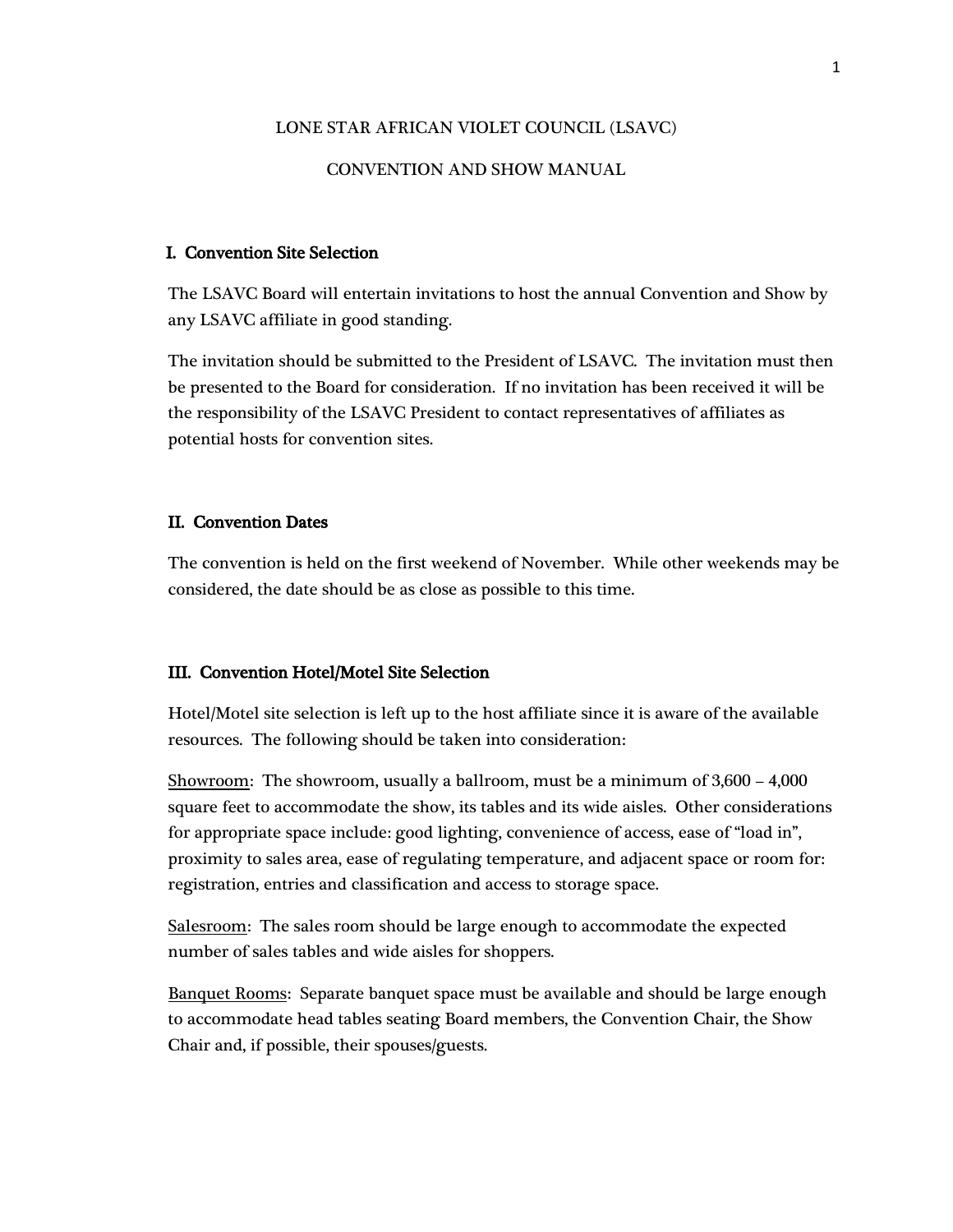Workshops: Rooms for workshops should provide seating for approximately 50 persons. Many hotels use the same rooms that are provided for banquets.

Hospitality: (Optional) The Hospitality Room should be located near the show/sales area or in another high-traffic area, if possible. A separate room, which can be locked, is preferred.

Presidents' Reception: Both the LSAVC President and Immediate Past President host this function. Members may contribute food and beverages at this function. This gathering occurs after show breakdown on Saturday night. Snacks and beverages are available, as allowed, by the hotel. Space for this function should be determined early in the planning stages with the host hotel staff. Plans for this event depend entirely on whether the hotel will allow LSAVC to bring in its own food and beverages, including alcoholic beverages.

LSAVC will pay for the President's Reception out of convention funds, not to exceed \$500, with it being the LSAVC President's responsibility to make the arrangements for it. Under special circumstances should the amount exceed \$500, it will require special approval of the Board.

Storage: Accommodations must be made for an area, or two smaller areas, to be used for storage of boxes and equipment by commercial members and exhibitors. The storage area(s) must be able to be locked or secured.

Rates: Convention rates must be determined early in discussion with a potential site hotel. Every effort should be made to balance economy of rates for members attending the convention with quality of facilities. Usually 30 to 40 rooms required by the hotel must be reserved in a block for the convention, with a deadline date established. Reservations for this block of rooms may help guarantee a lower price on other space needed by LSAVC.

### Other Contract Negotiation Considerations:

The hotel management must be provided with all details regarding the nature of the Convention and Show.

Determine, as early as possible, the Banquet menu and prices.

Determine that the fire, safety and city ADA codes will be met.

Determine whether hotel policy allows for food and beverages normally brought into the Hospitality Room and Presidents' Reception.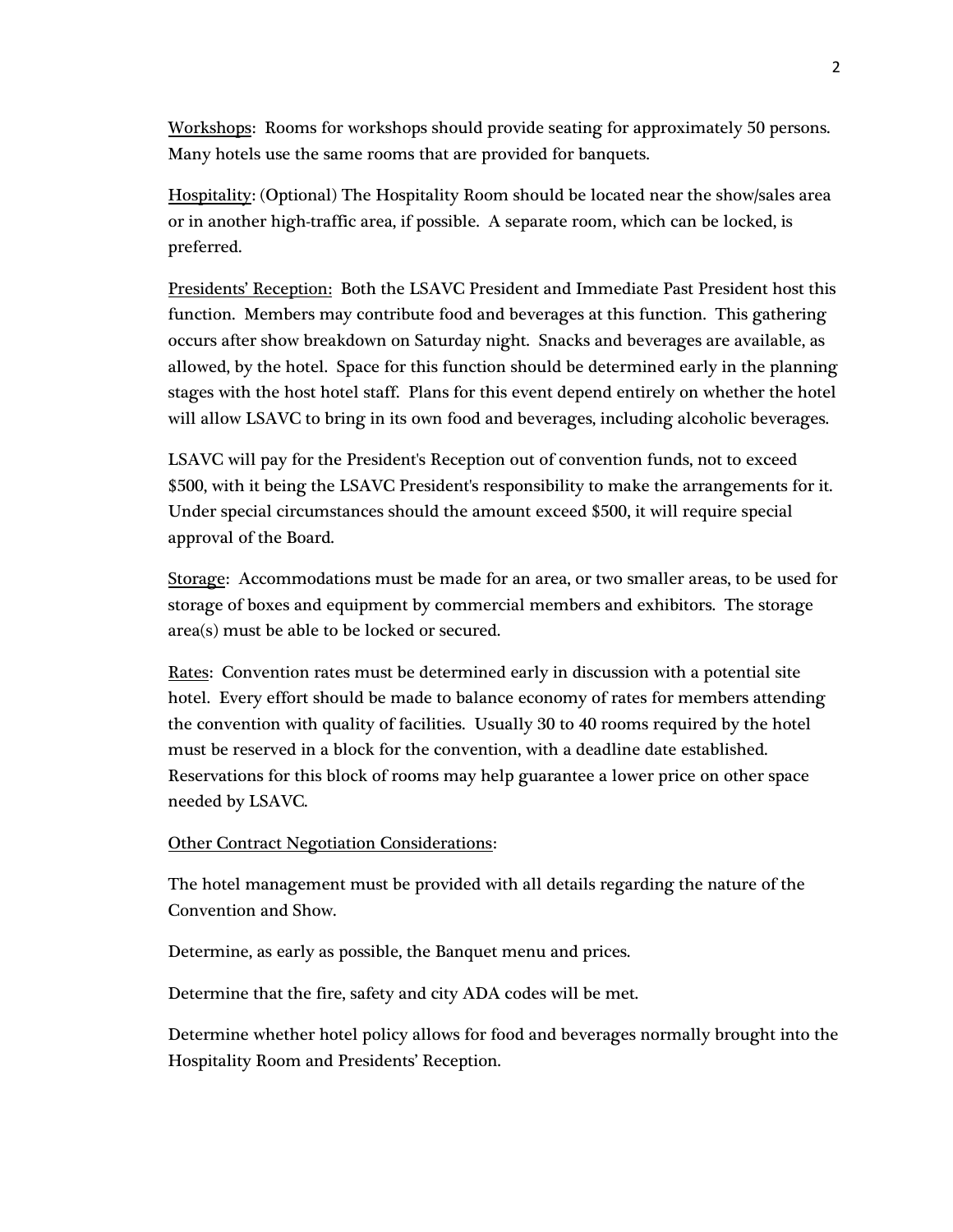The following must be discussed and included in the contract: set up, staging, use of electrical outlets, microphones, audio-visual equipment, commercial sales, tables, etc.

Determine whether the management charges for use of electricity in the Commercial Sales Room.

Determine if the management of the site hotel would be willing to provide any complimentary rooms. (Most hotels provide the President a complimentary suite, which can be used for board meetings, etc.) If complimentary rooms are not provided, a separate meeting room will be needed. (With the exception of the President, LSAVC does not provide hotel accommodations for officers or Convention/Show volunteers/workers.)

## IV. Convention Chairs

The host affiliate appoints the Convention Chair with consent of the LSAVC Board. The Convention Chair appoints a Convention Co-Chair, Show Chair and Show Co-Chair. These chairs appoint all other chairs and volunteers according to Standard AVSA Judged Show guidelines.

Affiliates need not provide all persons to perform all tasks of the Convention and Show. Other LSAVC members can volunteer or be asked to fill some of these positions. Requests for volunteers should be made in the July and September newsletter (see Timeline, p. 7-8). Host affiliates and chairs may consider asking former chairs for suggestions.

#### V. Convention Treasurer/Account

All Convention monies will be handled by the host affiliate. The host affiliate may ask for up to \$1,000 as a seed fund from the LSAVC Convention Reserve Fund. Such a request for assistance should be made in writing to the President. This fund is used to cover any early expenses incurred by the host affiliate. This seed fund amount is re-paid in full to the LSAVC treasury after the show. All profits from the show are divided "fiftyfifty" between the host affiliate and LSAVC.

### VI. Registration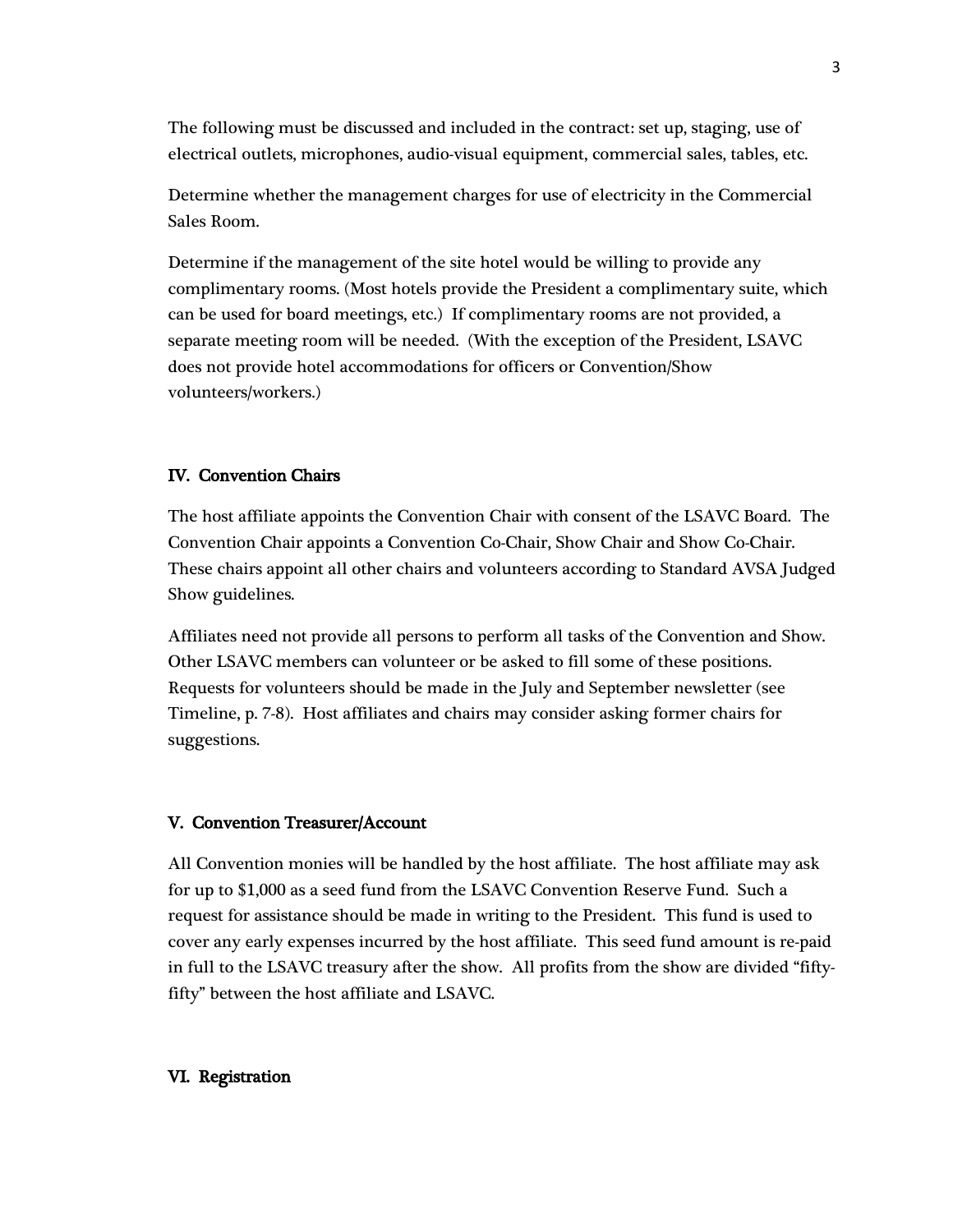The host affiliate prepares the registration information and forms to be submitted to the September or the Convention issues of the LSAVC Newsletter (see Timeline, p. 7-8).

The host affiliate Registrar receives registrations electronically, by mail or at Convention Registration.

All LSAVC members pay the full registration fee as determined by the host affiliate, EXCEPTION: Those guests who only attend the Saturday Night Banquet, and who do not attend any other Convention functions, <u>do not</u> pay a registration fee.

Only LSAVC members registered for the Convention may enter plants or designs in the Show. This registration fee also allows the member to attend all convention presentations and workshops. (See Constitution and By-Laws, Article III-Membership for how LSAVC defines the term "members".)

Upon occasion, the host affiliate may decide to assess a ticket price for non-registered members/guests to attend a presentation, especially if the speaker must be compensated for his/her expenses (presentation, travel, accommodations, etc.)

All members pay a separate fee from registration for the Awards Banquet. Guests of members and other guests attending the Awards Banquet must pay full price for the banquet. The public and non-registered members/guests are welcome to attend and view the show at no charge.

Name tags for registrants should be prepared in advance. Some Chambers of Commerce or Tourist Bureaus will provide name tags, brochures or other materials at no cost.

Provision of "Goody Bags" by the host affiliate is optional.

At completion of registration, the Registration Table may be used as a Membership Table to welcome and converse with guests. Providing a Guest Registry for names and contact information of guests proves invaluable to local clubs and LSAVC for purposes of attracting new members, and providing notification of future sales and shows.

The Registration Chair gives the Convention Chair count totals for banquets, workshops, etc.

# VII. Awards

The affiliate Awards Chair keeps/maintains a record of all awards for the Convention. An article requesting awards should be placed in the LSAVC newsletter no later than the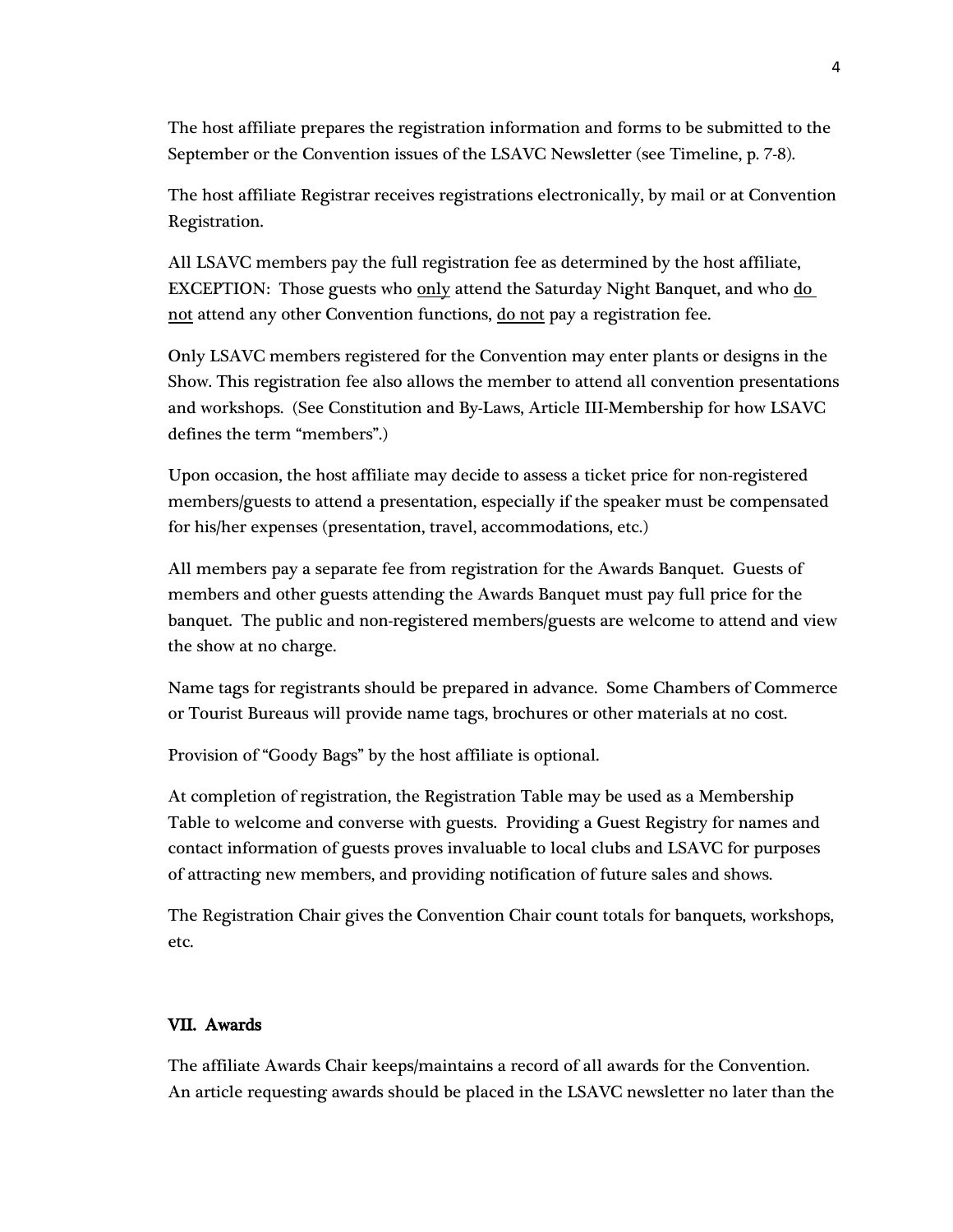May issue and repeated in the Convention issue. LSAVC incurs all the expense of rosettes and ribbons used for the LSAVC Convention and Show for both the amateur and commercial awards. The Show Chair is responsible for obtaining and transporting to the show: AVSA and LSAVC collection rosettes.

### VIII. Schedule

The Show Chair sends copies of the Schedule to the AVSA Schedule Approver, including the requests for the: Standard Show Form and AVSA Collection rosettes. The Schedule Chair should have the Schedule prepared to submit to the newsletter editor for the September issue.

The host affiliate shall produce a Souvenir Booklet which will contain: the Show Schedule, the Convention Agenda, a list of awards and information about the hotel, etc.

#### IX. Awards Banquet

The Awards Banquet is held Saturday night. The host affiliate selects the banquet menu. The menu and prices should be established as early as possible. A small amount may be added to the meal prices to cover expenses and gratuities.

Tickets for the Banquet will be placed in the Registration Packet. They should be collected before functions to provide an accurate account of attendees. The host affiliate will determine whether or not to give and collect tickets for workshops.

A sturdy table(s) should be placed in front of the lectern for use in awards presentations.

The host affiliate provides centerpieces. Table favors are optional. When offered, table favors are made or donated by members of the host affiliate or by other LSAVC affiliates. Whenever possible, plant materials should be considered for table favors.

#### X. Workshops

The time, type and place of workshops are left to the discretion of the host affiliate. One or two workshops may be presented. Presenters usually are not compensated for their presentation. On occasion, the host affiliate may compensate speakers who travel great distances or for other reasons. Requests for audio-visual equipment and aids for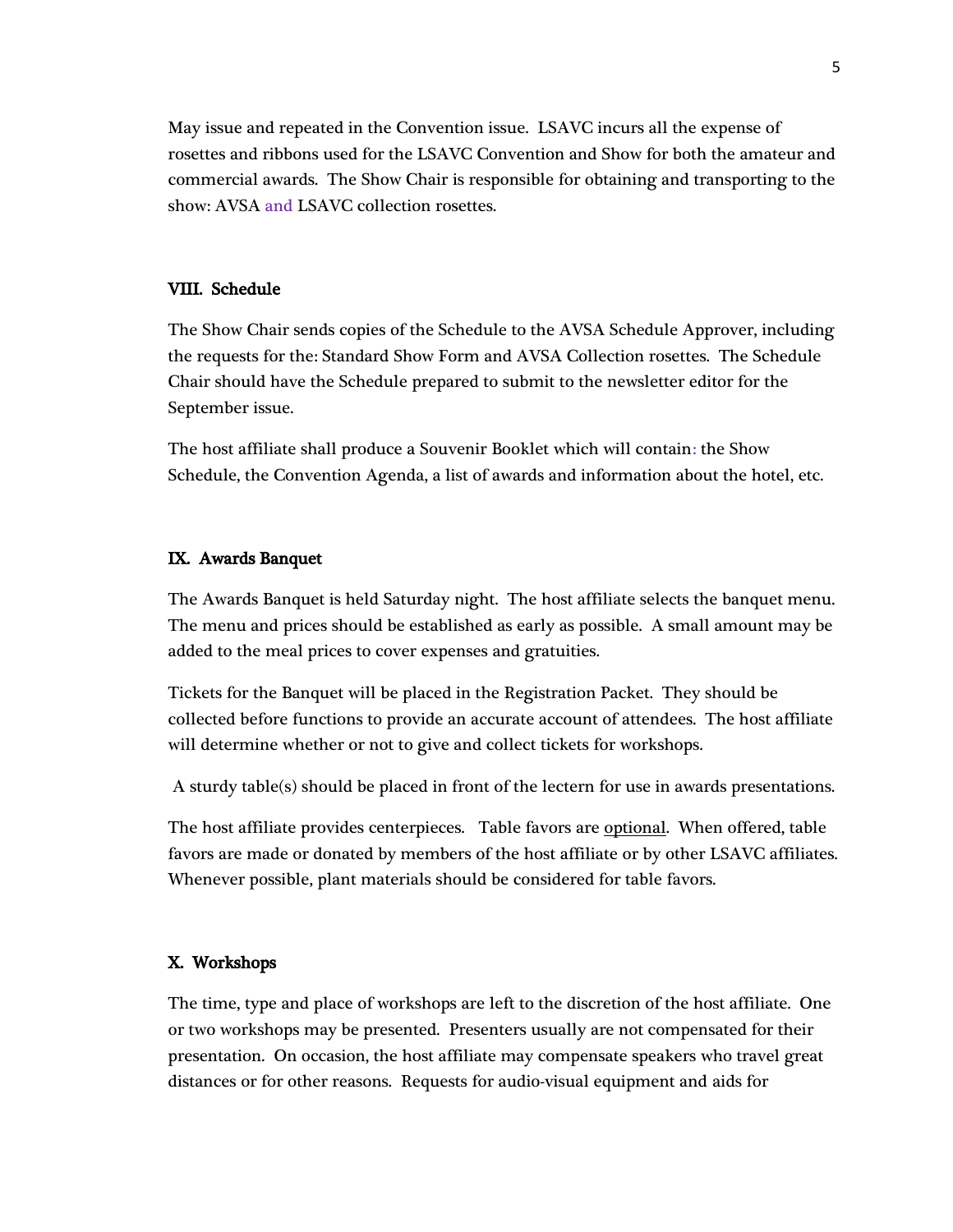workshops should be arranged for and should be checked for working order in advance. LSAVC provides them at no cost to the presenter.

# XI. Showroom

The Show Chair calls a meeting with the Show Committee Chairs. Records of previous number of entries should be reviewed. Inform the hotel, well in advance, how many tables and table covers will be needed. If the hotel does not provide table covers, other solutions/arrangements will need to be made. If necessary, arrange to borrow design niches from local and other affiliates to ensure sufficient numbers on hand.

Classification and Entries: Classification works in sync with Entries. Classification requires one computer with First Class II for verifying each plant to be entered. Other items needed: sizing rings, brushes, extra entry forms and pencils.

Entries 2 is the program for entering all exhibits for the show. Read instructions carefully. Enter the Schedule into this program. At least one month before the show, order about 600 entry cards from AVSA. Entries needs: pencils, a copy of the Schedule for reference and 2-3 additional persons who have knowledge of the program to relieve the person working on the computer. Fresh minds lead to fewer mistakes.

Showroom Hours: Showroom hours and hours open to the public are left to the discretion of the host affiliate. Every effort should be made to maximize the hours the showroom is open to the public. Making a connection with guests, encouraging interest, promoting membership at local, regional and national levels is a primary purpose for the LSAVC Convention and Show. Volunteer members assigned as hosts should be scheduled during Showroom hours to visit with guests about the show and to provide security for the entries.

Signage: Signs should be posted with directions to the Show Room, Commercial Sales Room, Workshops and Hospitality Room.

# XII. Judging

The Judges Chair is responsible for securing judges and clerks. A form requesting volunteer judges and clerks is submitted to the editor of the newsletter for the July and Convention issues (see Timeline, p. 7-8).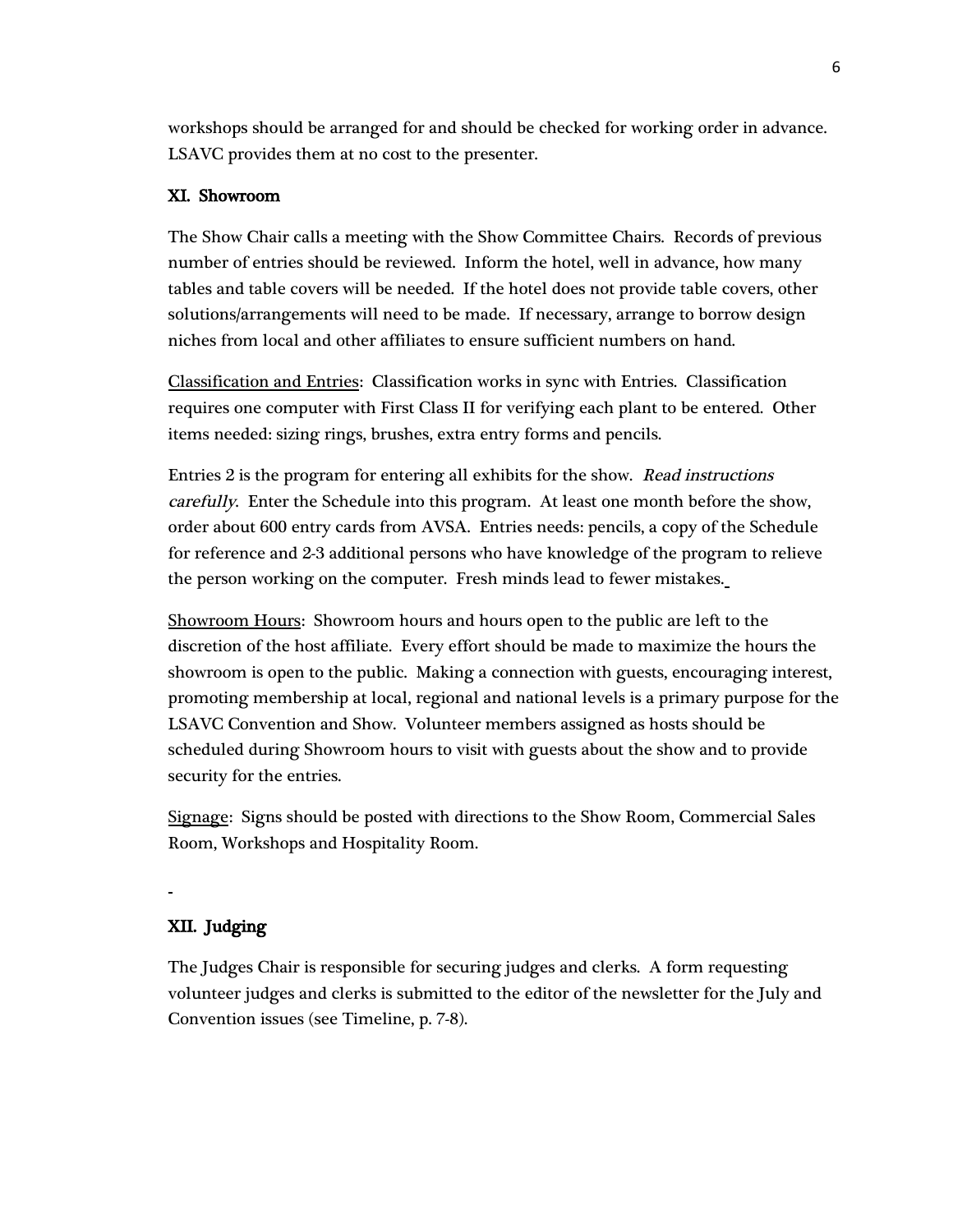The Collection Classes should be judged by one (1) panel of judges. Whenever possible, judges of Horticulture Classes should not judge classes they have entered. Judges judging the Design Division should not enter that division.

The Judges Chair will determine which judges make up the final panel to select the top awards. The Awards Chair will provide a list of all awards to be selected. This list is to be given to the Show Chair, the Entries Chair and the Judges Chair in advance of the show. A computer list for use in awards selection will be provided by Classification and Entries.

#### XIII. Commercial Sales Room

The host affiliate plans the Commercial Sales Room. A fee will be charged for each table. Commercial members, affiliate clubs and individual LSAVC members may rent a table for the purpose of sales. Hours for the Commercial Sales Room should be coordinated with the Convention Agenda. If the hotel charges for the use of electricity in the Commercial Sales Room, an additional fee may be charged to each individual table rental. All signs, extension cords, lights, etc. are to be provided by the vendors, affiliates and individuals.

#### XIV. Convention Report

Convention reports must include a full financial report of the Convention, a summary of the number of entries, awards, banquet attendance, etc. These reports are published in the Newsletter.

#### XV. Publicity

The importance of timely local publicity cannot be overemphasized. Planning may begin months ahead. Notices should be sent in a timely manner. The Publicity Chair is responsible for submitting information for listing the Convention and Show in the AVSA Website, African Violet Magazine, electronic/social media, appropriate newsletters and appropriate media. Adequate publicity increases public attendance.

#### XVI. LSAVC Newsletter Timeline

May

Article with invitation, time, date, place, etc.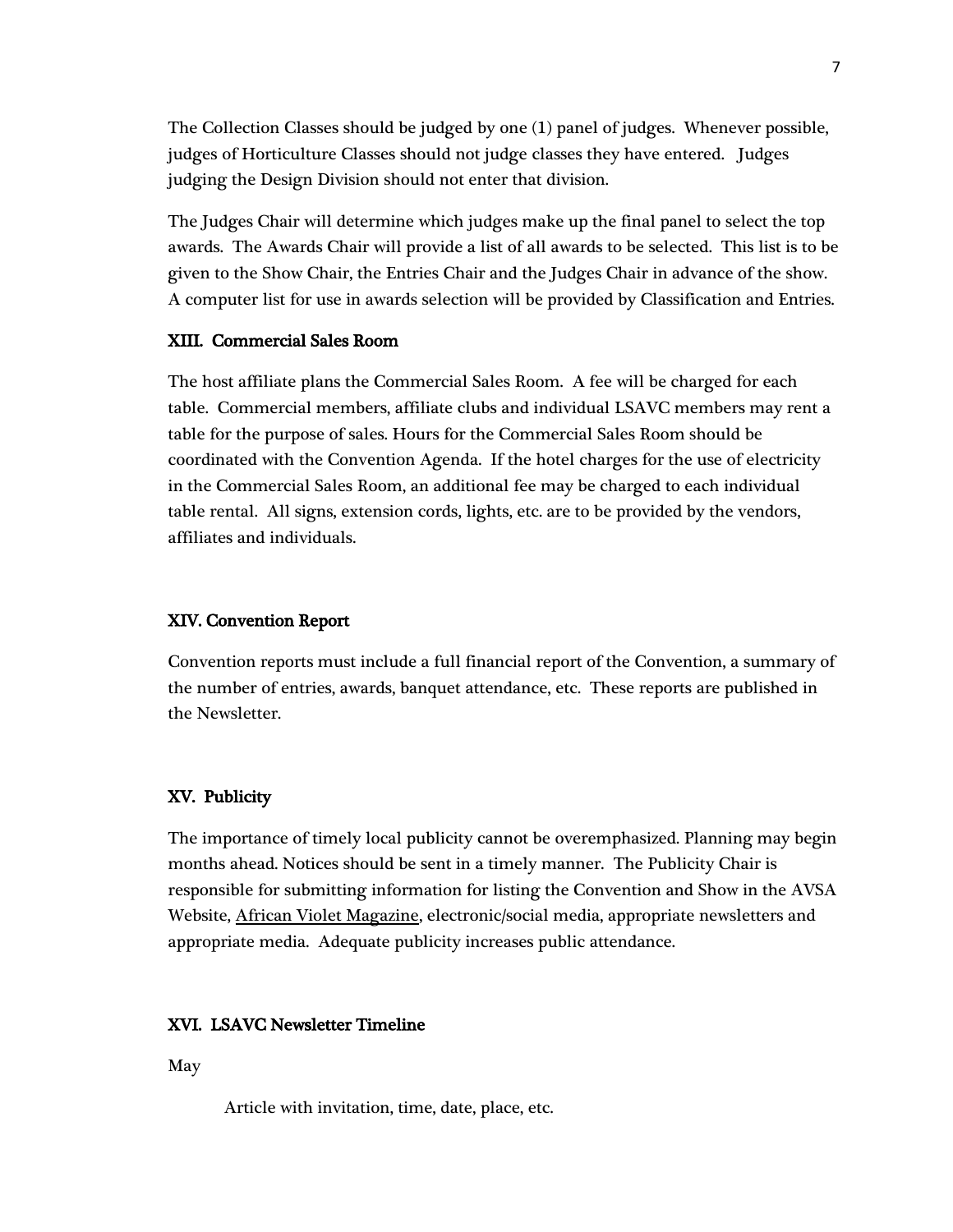## Article calling for award donations

July

Second article repeating invitation information, plus tour, shopping information

Article listing show awards donated, special awards

Form to call for awards repeated

Form to call for volunteers, judges, clerks, placement, etc.

Design reservation form

#### September

Show Schedule

Convention Registration blank

Hotel information and registration form

Repeat of call for volunteers and forms

Sales table reservation blank

Repeat of call for awards, list of awards donated

Article on speakers and workshops

November-December

Show results

List of awards

Marge Savage, Vice-President

LSAVC Board of Directors